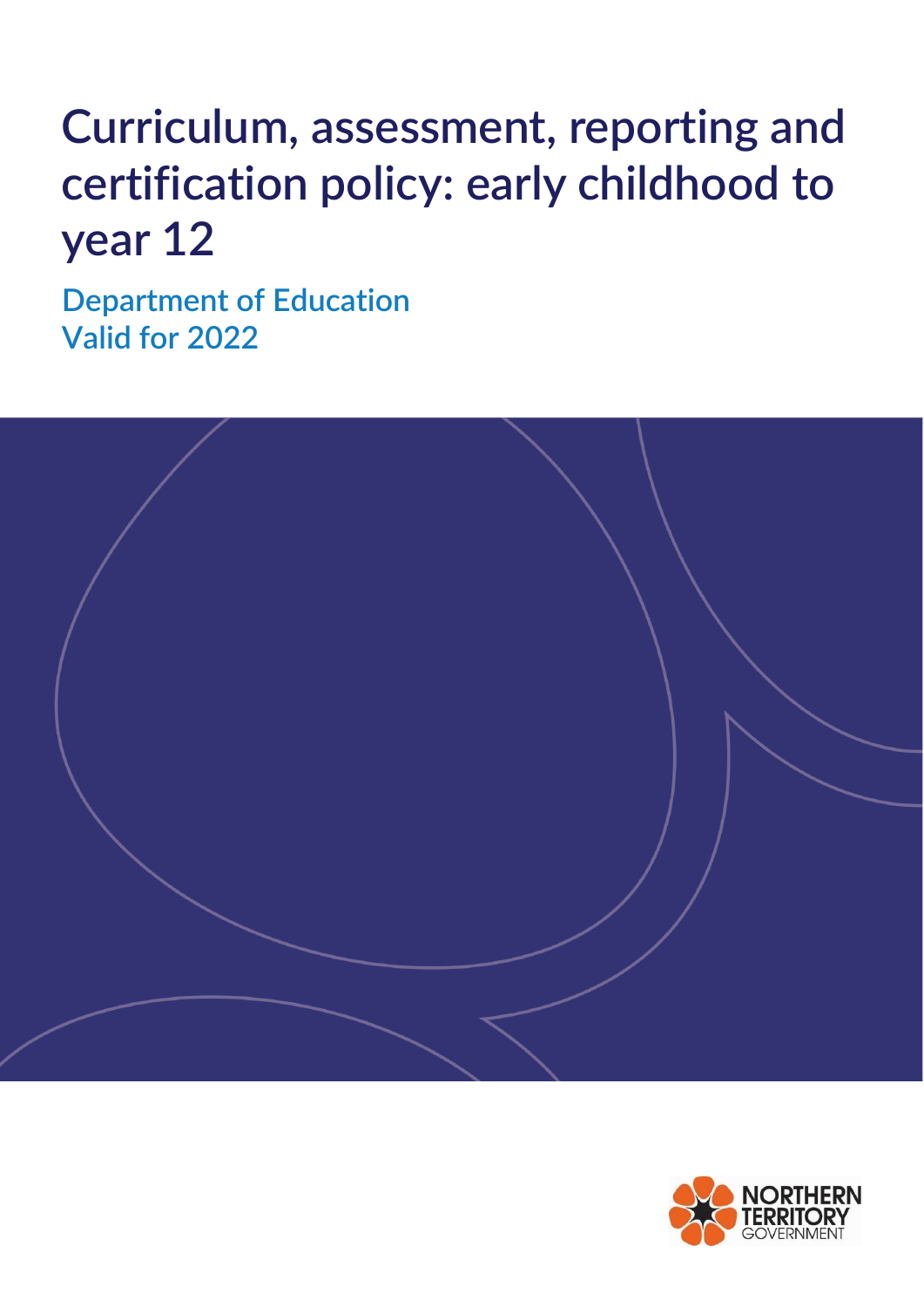| <b>Document title</b>  | Curriculum, assessment, reporting and certification policy: early childhood to<br>year 12 |  |  |
|------------------------|-------------------------------------------------------------------------------------------|--|--|
| <b>Contact details</b> | Early Years and Education Services, Quality Teaching and Learning<br>qtl.doe@nt.gov.au    |  |  |
| Approved by            | <b>Executive Director, Early Years and Education Services</b>                             |  |  |
| Date approved          | 22 March 2022                                                                             |  |  |
| Document review        | December 2022                                                                             |  |  |
| <b>TRM</b> number      | 50: D21:62924                                                                             |  |  |

| <b>Version</b> | <b>Date</b>   | <b>Author</b>                           | <b>Changes made</b> |
|----------------|---------------|-----------------------------------------|---------------------|
|                | 22 March 2022 | <b>Quality Teaching and</b><br>Learning | First version       |

| <b>Acronyms</b> | <b>Full form</b>                                                      |  |  |
|-----------------|-----------------------------------------------------------------------|--|--|
| 3a              | Abecedarian Approach Australia (3a)                                   |  |  |
| <b>ABLES</b>    | Abilities Based Learning and Education Support                        |  |  |
| <b>ACARA</b>    | Australian Curriculum, Assessment and Reporting Authority             |  |  |
| <b>AQF</b>      | <b>Australian Qualifications Framework</b>                            |  |  |
| ASQ-TRAK        | Ages and Stages Questionnaire - Talking about Raising Aboriginal Kids |  |  |
| <b>ATAR</b>     | <b>Australian Tertiary Admission Rank</b>                             |  |  |
| EAL/D           | English as an Additional Language or Dialect                          |  |  |
| EAP             | <b>Educational Adjustment Plan</b>                                    |  |  |
| <b>EYLF</b>     | Early Years Learning Framework                                        |  |  |
| FaFT            | <b>Families as First Teachers</b>                                     |  |  |
| <b>FELANT</b>   | Foundations of Early Literacy Assessment                              |  |  |
| <b>ILC</b>      | Indigenous Languages and Culture                                      |  |  |
| <b>KS:CPC</b>   | Keeping Safe: Child Protection Curriculum                             |  |  |
| <b>NQS</b>      | <b>National Quality Standard</b>                                      |  |  |
| <b>NT</b>       | Northern Territory                                                    |  |  |
| <b>NT SEL</b>   | Northern Territory Social and Emotional Learning                      |  |  |
| <b>NTBOS</b>    | Northern Territory Board of Studies                                   |  |  |
| <b>NTCET</b>    | Northern Territory Certificate of Education and Training              |  |  |
| <b>OSHC</b>     | Outside school hours care                                             |  |  |
| <b>PAT</b>      | <b>Progressive Achievement Tests</b>                                  |  |  |
| <b>PLP</b>      | Personal Learning Plan                                                |  |  |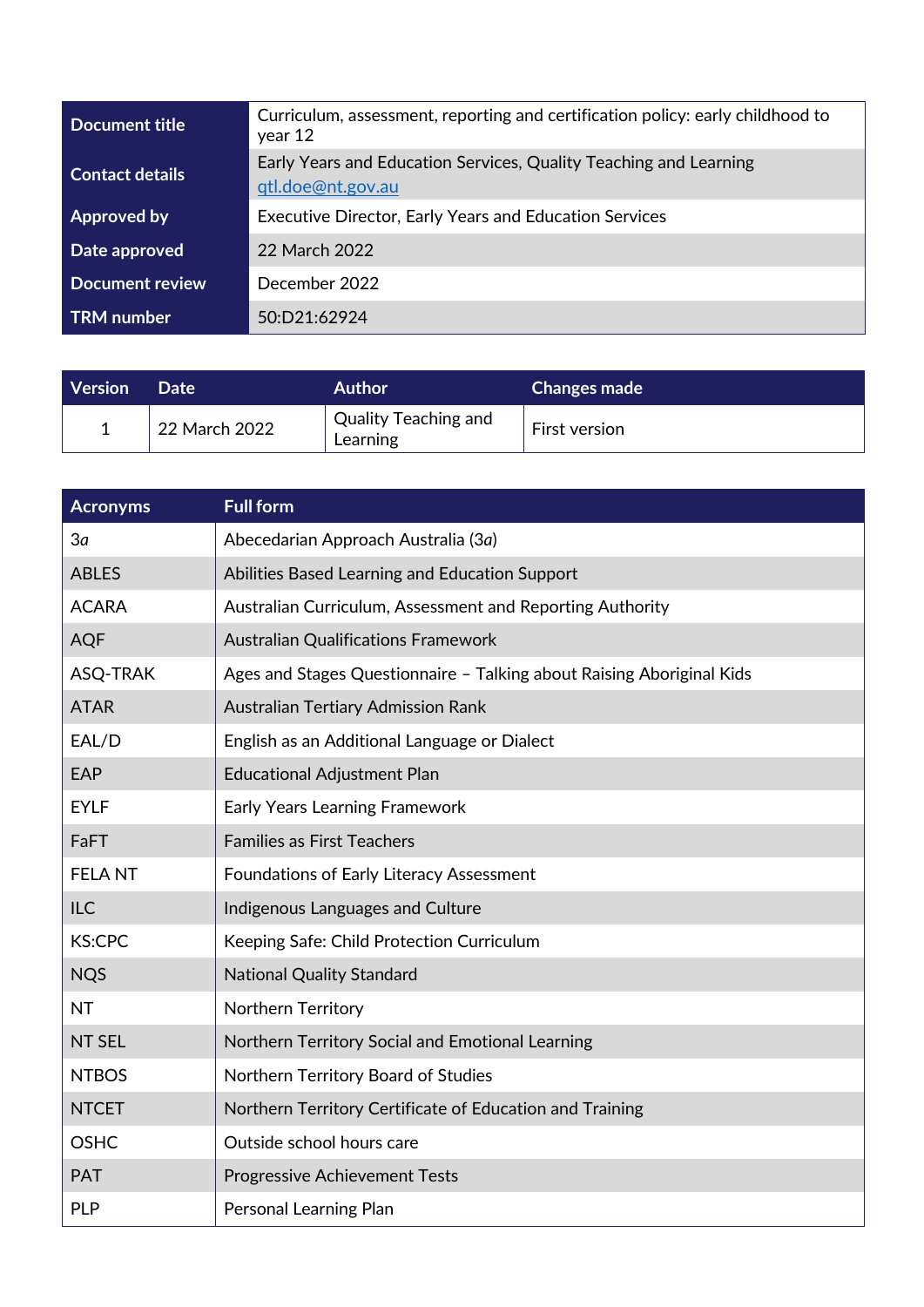| <b>RTO</b>    | Registered training organisation           |  |  |
|---------------|--------------------------------------------|--|--|
| <b>SACE</b>   | South Australian Certificate of Education  |  |  |
| <b>SAE</b>    | <b>Standard Australian English</b>         |  |  |
| <b>TRM</b>    | <b>Territory Records Manager</b>           |  |  |
| <b>USI</b>    | Unique Student Identifier                  |  |  |
| <b>VET</b>    | Vocational education and training          |  |  |
| <b>VETDSS</b> | <b>VET Delivered to Secondary Students</b> |  |  |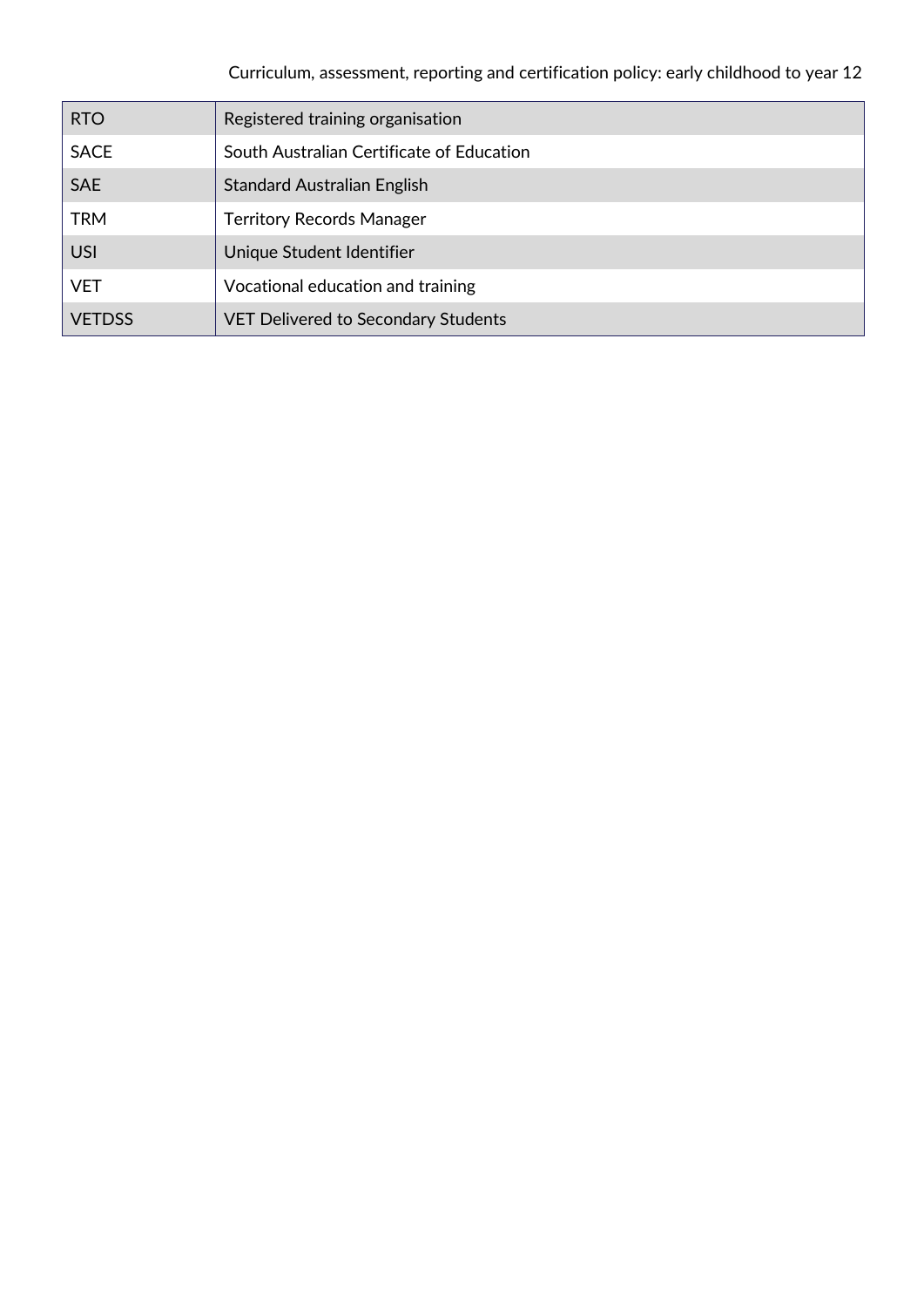# **Contents**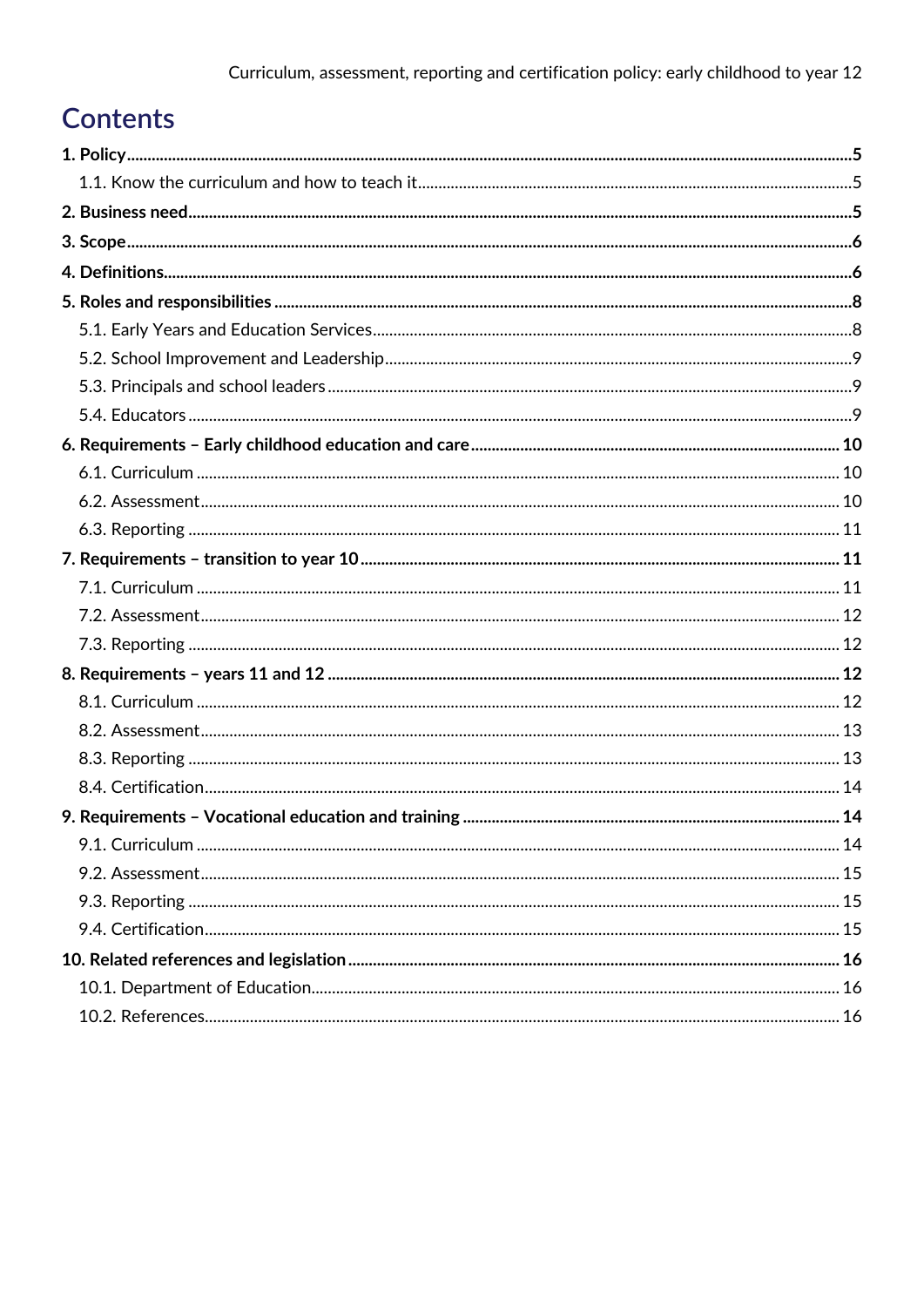Approval for this policy is for one year with a review scheduled for the end of 2022. This is due to the Department of Education's structural realignment project, the release of Version 9.0 of the Australian Curriculum by the Australian Curriculum, Assessment and Reporting Authority and educational practices occurring during 2022.

# <span id="page-4-0"></span>**1. Policy**

The Department of Education (the department) is committed to improving education outcomes for every child in the Northern Territory (NT) by optimising curriculum provision, using best practice assessment principles and ensuring integrity in all reporting and certification obligations.

The Northern Territory Board of Studies (NTBOS) [Curriculum, assessment, reporting and certification](https://education.nt.gov.au/committees,-regulators-and-advisory-groups/northern-territory-board-of-studies/ntbos-policies-and-guidelines)  policy: [early childhood to year 12](https://education.nt.gov.au/committees,-regulators-and-advisory-groups/northern-territory-board-of-studies/ntbos-policies-and-guidelines) identifies jurisdictional and national requirement schools, including early childhood education and care programs, must meet in planning and implementing their curriculum, assessment, reporting and certification practices.

The department's Curriculum, assessment, reporting and certification policy: early childhood to year 12 provides the requirements educators and department staff must meet to deliver quality teaching and learning programs through an education and care system that promotes excellence and equity.

## <span id="page-4-1"></span>**1.1. Know the curriculum and how to teach it**

Educators, as professional practitioners, must engage in the continuous improvement of their knowledge of the curriculum and their skills in how to:

- develop, sequence and align learning and assessment plans and programs
- teach and assess relevant curriculum content
- provide feedback on student learning
- report to parents.

Effective educators recognise and respect the diversity of children and learners, their backgrounds and the communities in which they live, and support their access, inclusion and participation in quality education and care. They prioritise a locally relevant contextualised application of the prescribed curriculum that is accessible to all students, and value and build on students existing knowledge and background.

Highly skilled educators support and foster the growth of their peer's knowledge and skills, building the schools collective curriculum, assessment, reporting and certification expertise for a positive impact on learning outcomes.

## <span id="page-4-2"></span>**2. Business need**

This policy and associated procedures, guidelines and supporting resources provide direction on what must be taught and how it must be assessed, reported and certified in all learning stages from early childhood to year 12.

The policy enables NT Government schools to understand, implement and use the NTBOS and legislated curriculum, assessment, reporting and certification requirements, appropriate to each main learning stage from birth to year 12.

The policy will ensure educators have adequate understanding of prescribed curriculum, assessment, reporting and certification requirements.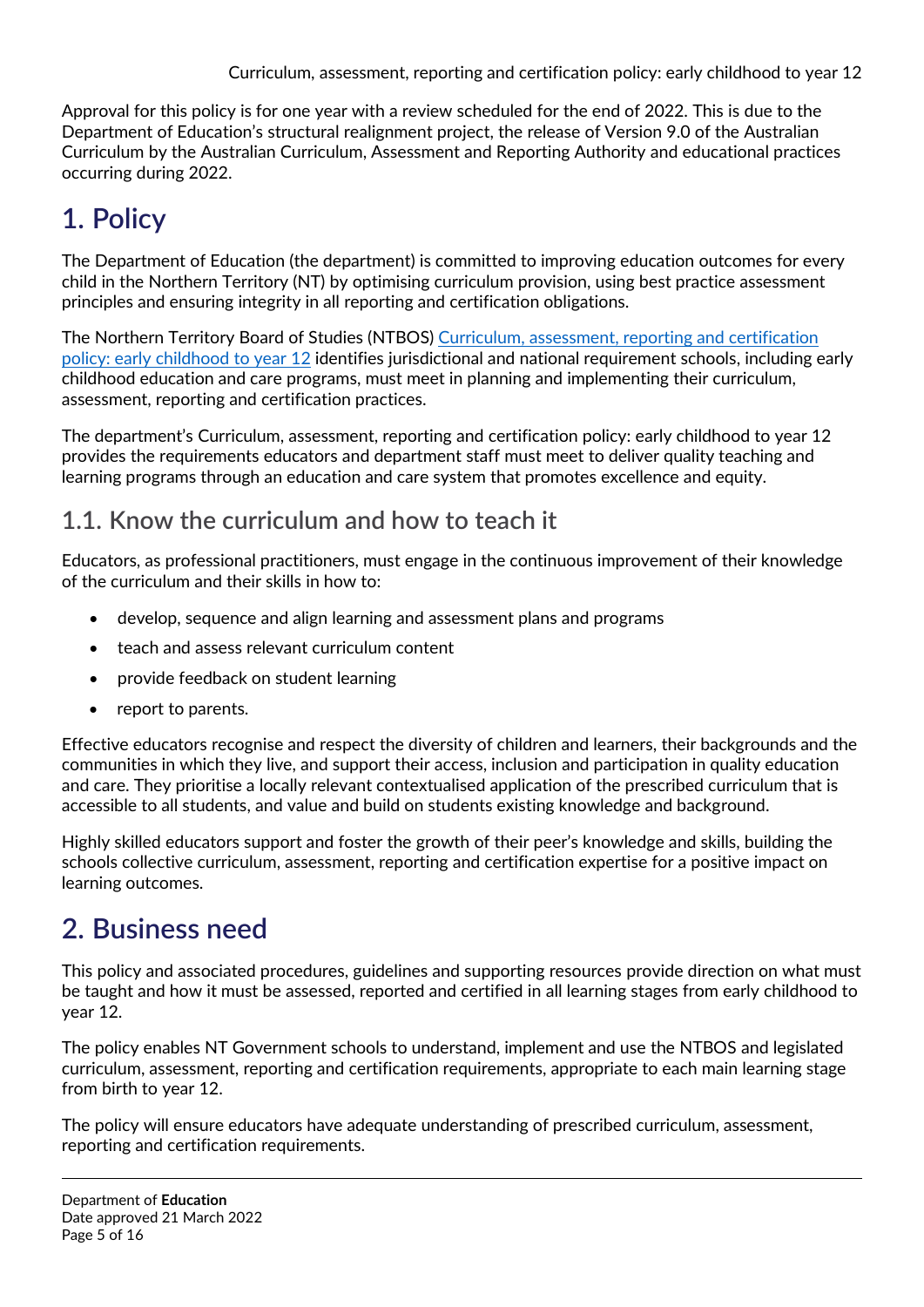Use of NTBOS and department curriculum, assessment, reporting and certification requirements is mandatory, however, school governance arrangements provide schools with the flexibility and autonomy to make decisions about the delivery of education experiences and support resources to target how learners learn, engage, grow and achieve outcomes.

# <span id="page-5-0"></span>**3. Scope**

This policy applies to everyone involved in the education and care of children and learners in NT Government schools from birth to year 12, including independent public schools.

Provision of Outside school hour care (OSHC) services is out of scope of this policy. School representative bodies and private contractors provide OSHC services on some school sites. Services use the [My Time,](https://www.dese.gov.au/national-quality-framework-early-childhood-education-and-care-0/mytimeourplace)  Our Place – [Framework for School Age Care in Australia](https://www.dese.gov.au/national-quality-framework-early-childhood-education-and-care-0/mytimeourplace) to develop opportunities for school aged children to participate in leisure and play-based activities which extend and enrich their wellbeing and development. This supports the department's commitment to support all children's access, inclusion and participation in quality education and care.

# <span id="page-5-1"></span>**4. Definitions**

A-E descriptors or an equivalent 5-point scale – is used by educators to determine a learner's achievement using A, B, C, D or E or an equivalent 5-point scale against national standards.

Abilities Based Learning and Education Support (ABLES) – is a curriculum assessment and reporting suite for learners with disability. ABLES enables learners to be assessed on the basis of their abilities, not their disability, and provides teachers with explicit guidance material and resources to assist them to effectively plan for and teach learners based on their individual learning needs.

ABLES Assessment Tool – is an observation survey conducted by the teacher who identifies a learner's readiness to learn along a particular development learning pathway. The assessment tool provides 3 reports: Learning Readiness Report; Student Profile Report; and Class Report.

Accredited training, also known as Nationally Recognised Training – is training that leads to a formal qualification and aligns with an [Australian Qualifications Framework](https://www.aqf.edu.au/) (AQF) level such as a certificate, diploma or advanced diploma.

Assessment – is the process of gathering and interpreting information from a range of evidence to make judgements about learners' knowledge, skills and understandings. Assessment evidence aligned to appropriate standards provides the basis for learner feedback, reporting and the design of further learning.

Australian Curriculum – is a developmental sequence of learning from Foundation to year 12 and describes for educators, parents, learners and others in the wider community what is to be taught and the standard of learning expected of young people as they progress through school. More information about the Australian Curriculum is available on [Australian Curriculum, Assessment and Reporting Authority \(ACARA\)](https://acara.edu.au/)  [website.](https://acara.edu.au/)

- The 3-dimensional design of the Australian Curriculum recognises the importance of disciplinary knowledge, skills and understanding alongside general capabilities and cross-curriculum priorities.
- Disciplinary knowledge, skills and understanding are described in the 8 learning areas of the Australian Curriculum: English, Mathematics, Science, Health and Physical Education, Humanities and Social Sciences, The Arts, Technologies and Languages.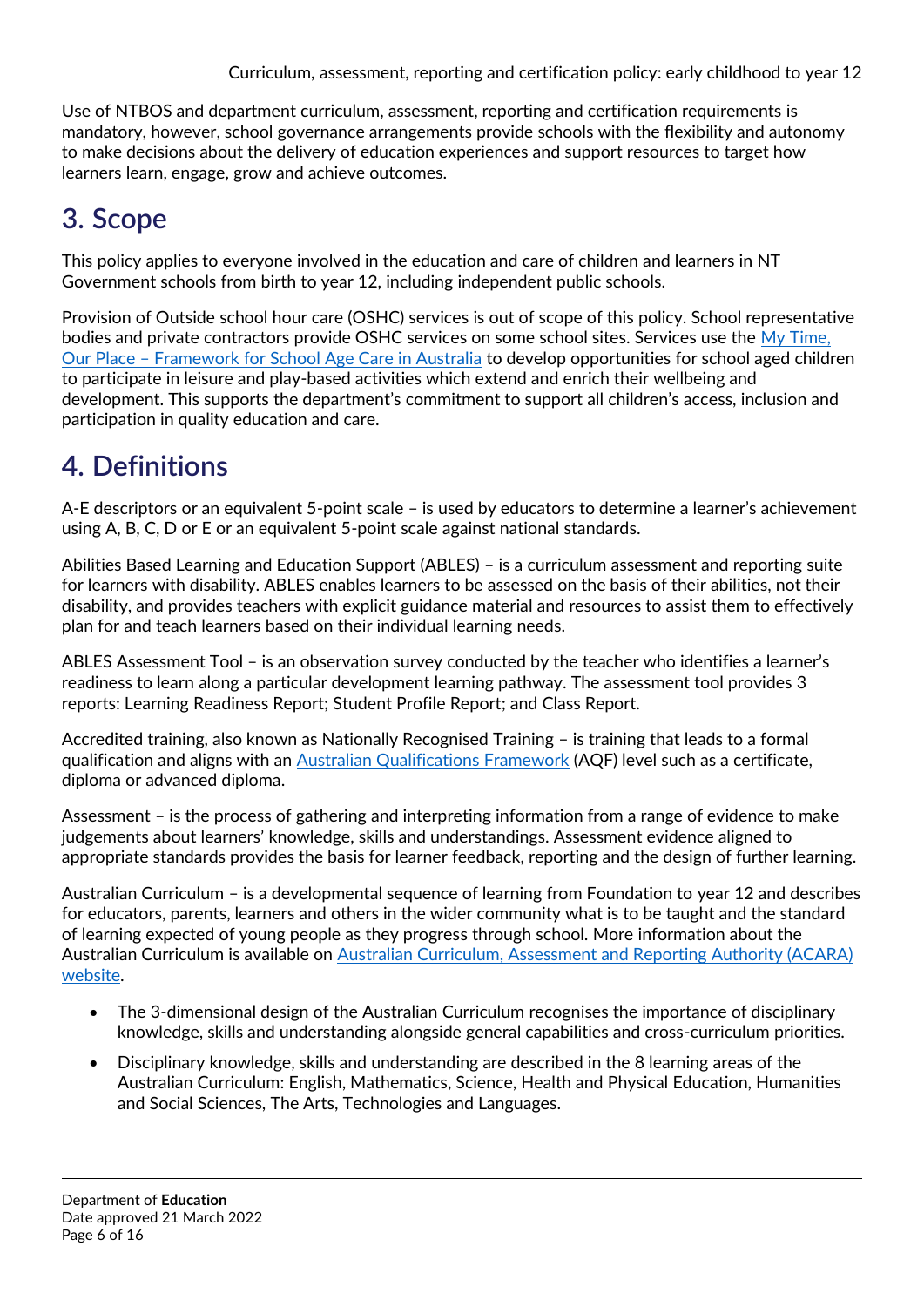Curriculum, assessment, reporting and certification policy: early childhood to year 12

• In each learning area or subject, content descriptions specify what young people will learn and achievement standards describe the depth of understanding and the sophistication of knowledge and skill expected of learners at the end of each year level or band of years.

Australian Aboriginal language – may include a traditional language, creoles/Kriol and related varieties, or Aboriginal English.

Curriculum – is the teaching and learning program planned and delivered to children and learners and referenced to the required framework. When developing teaching and learning programs, local priorities are to be taken into account to ensure learner progress.

- Describes the core knowledge, understanding, skills and capabilities children and learners can expect to develop as they progress through education.
- Acknowledges the diversity of starting points that learners bring to their learning and is informed by interactions with learners.
- Encompasses all the interactions, experiences, activities, routines and events, planned and unplanned, that occur in an environment designed to encourage children's and learners' learning and development.

Educator – is everyone in schools and early childhood education and care programs involved in the education of children and young people, including teachers, trainers, assistant teachers and home language officers.

Early childhood education and care programs – apply to programs delivered by NT Government schools.

Early Years Learning Framework (EYLF) – outlines expectations about 5 learning outcomes for all children's learning from birth through to transition. The [EYLF](https://www.dese.gov.au/national-quality-framework-early-childhood-education-and-care/resources/belonging-being-becoming-early-years-learning-framework-australia) involves interactive decision making by children, parents and families, educators and the broader community with the aim of fostering children's learning. Curriculum decision making is guided by a combination of principles, practices and outcomes to promote children's learning.

Educational Adjustment Plan (EAP) – is a plan co-developed by the educator, learner and family for learners with a disability or with additional needs. The EAP documents strategies, adjustments, interventions and other supports that will be provided to address the learner's complex needs and those identified in ABLES.

English as an Additional Language or Dialect (EAL/D) – refers to learners whose first language is a language or dialect other than English and who require additional support to develop proficiency in SAE.

Keeping Safe: Child Protection Curriculum (KS:CPC) – is a South Australian Government curriculum relating to respectful relationships and child safety for children and learners from age 3 to year 12. The [KS:CPC](https://www.education.sa.gov.au/schools-and-educators/curriculum-and-teaching/curriculum-programs/keeping-safe-child-protection-curriculum-information-educators#:~:text=%20Keeping%20Safe%3A%20Child%20Protection%20Curriculum%20information%20for,the%20full%20day%20face-to-face%20training%20before...%20More%20) provides age and developmentally appropriate strategies to help children and learners keep themselves safe.

Non-accredited training – is training that does not lead to a formal qualification and does not result in a certificate, diploma or advanced diploma.

Northern Territory Certificate of Education and Training (NTCET) – is the qualification that NT learners aim to achieve upon completing their senior secondary education.

NT EAL/D Learning Progressions – the Australian Curriculum describes 4 broad phases of English language learning: Beginning, Emerging, Developing and Consolidating. These are referred to as the EAL/D Phases. The NT EAL/D Learning Progressions includes finer EAL/D levels within each of the EAL/D Phases.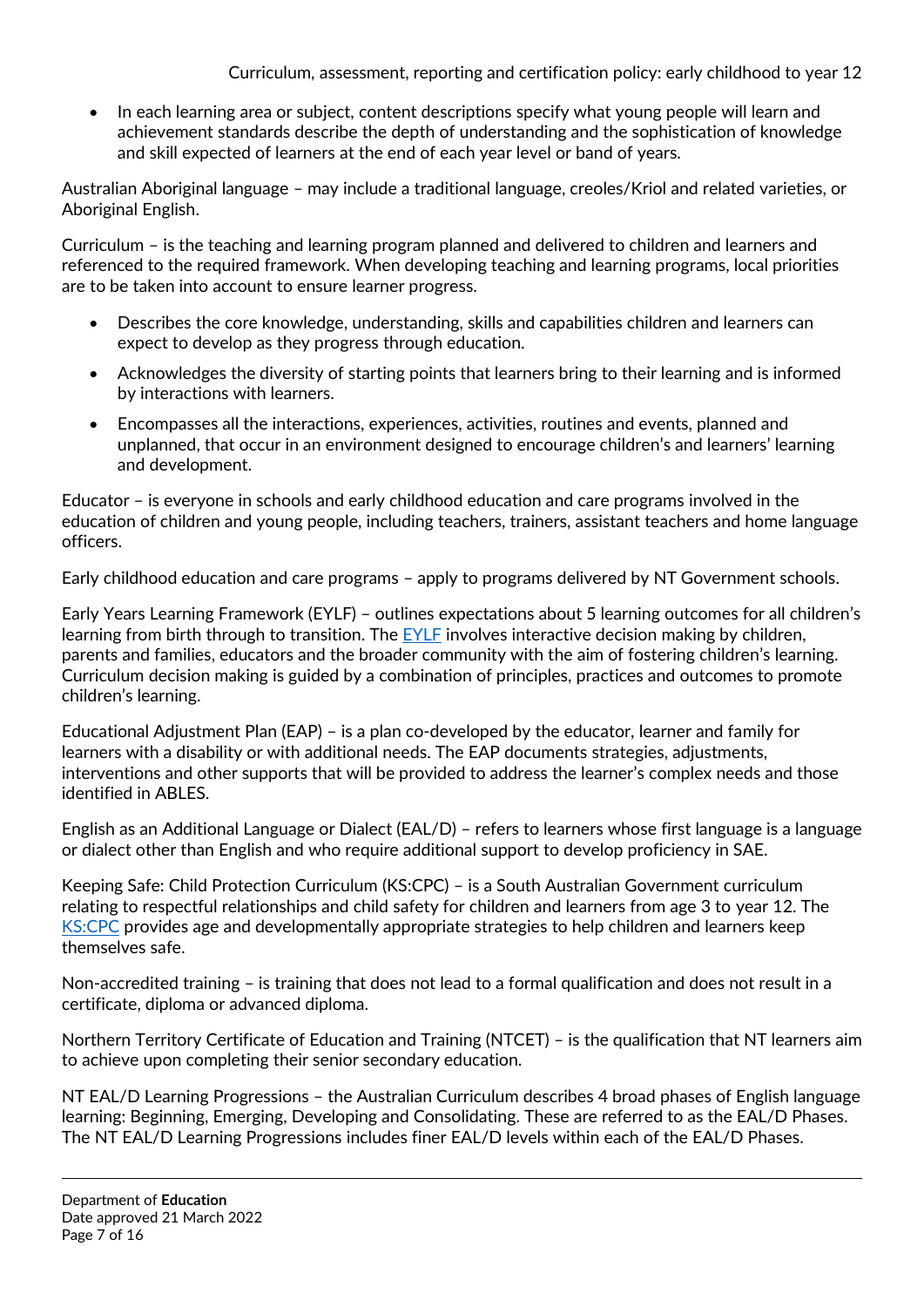Indigenous Languages and Cultures (ILC) – is a program offered by schools in an Australian Aboriginal language.

The NT Preschool Curriculum – provides supplementary guidance to the 5 learning outcomes, principles and practices of the EYLF and supports the teaching of language, literacy and numeracy through playbased learning.

Northern Territory Social and Emotional Learning [\(NT SEL\)](https://education.nt.gov.au/support-for-teachers/nt-social-and-emotional-learning) - refers to the combined use of 2 resources to support the social and emotional learning of learners through the stages of schooling:

- Resilience, Rights and Respectful Relationships learning materials produced by the Victorian Department of Education and Training. This is the core teaching resource.
- NT SEL Supplementary Resources are contextualised support resources that are used in conjunction with the Resilience, Rights and Respectful Relationships learning materials.

Parent – means a child's father, mother or any other person who has parental responsibility for that child, including a person who is regarded as a parent of the child under Aboriginal or Torres Strait Islander customary law or tradition. The definition of a parent does not include a person standing in place of the parent on a temporary basis.

Pedagogy – is the methods educators use to teach educational experiences that support learners to engage, grow and achieve.

Performance standards – define the 5 levels of achievement from A to E. Each level of achievement describes knowledge, skills and understandings needed to demonstrate that level of learning.

Reporting – is communicating learners' progress and achievement, areas of strength and areas for improvement to parents.

Vocational education and training (VET) – is competency based training that enables students to acquire workplace skills through nationally recognised training as part of an industry developed training package or accredited course. VET qualifications are recognised nationally and are delivered, assessed and certified by registered training organisations (RTO).

# <span id="page-7-0"></span>**5. Roles and responsibilities**

## <span id="page-7-1"></span>**5.1. Early Years and Education Services**

Early Years and Education Services division is responsible for:

- delivering regulatory and curriculum, pedagogy, assessment and reporting support, advice and coaching to education and care settings to maximise the educational outcomes of learners
- ensuring educators have adequate understanding of prescribed curriculum, assessment, reporting and certification requirements
- working with a range of key stakeholders to achieve the best possible educational outcomes and pathways for learners in the NT
- establishing sufficient policy, procedures, guidelines and resources to enable NT Government schools to implement and use NTBOS and legislated curriculum, assessment, reporting and certification requirements, appropriate to each main learning stage
- cooperating and consulting with NTBOS on matters of curriculum, assessment, reporting and certification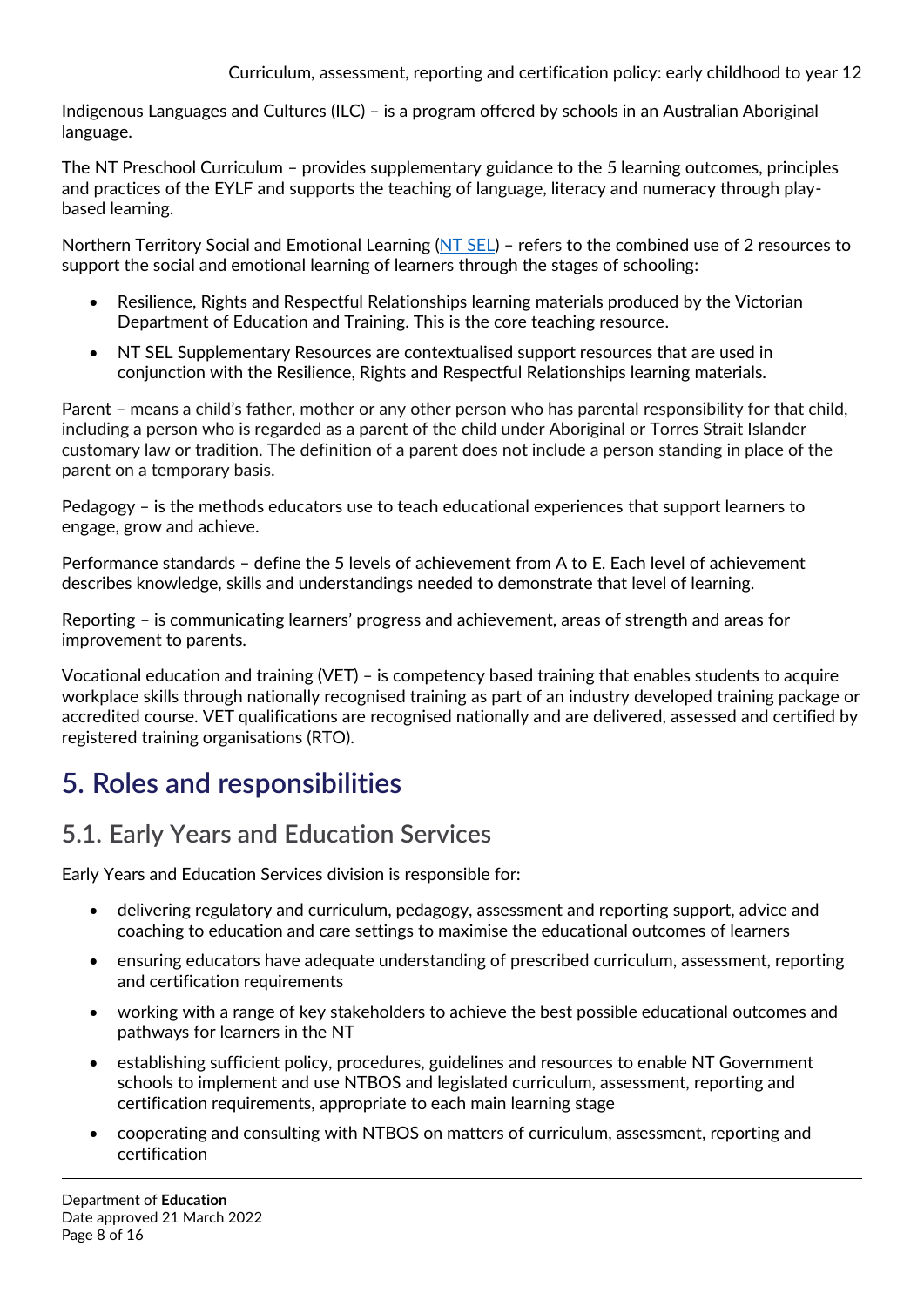Curriculum, assessment, reporting and certification policy: early childhood to year 12

 ensuring the implementation of all educational program and practice requirements of the National Quality Framework (NQS), including the Education and Care Services National Law (the National Law), the Education and Care Services National Regulations (the National Regulations), the NQS and Approved Learning Framework.

## <span id="page-8-0"></span>**5.2. School Improvement and Leadership**

The School Improvement and Leadership team is responsible for:

- working with the Early Years and Education Services division and with school principals to ensure this policy is effectively implemented
- ensuring compliance with this policy forms part of the school improvement conversations with principals.

## <span id="page-8-1"></span>**5.3. Principals and school leaders**

Principals and school leaders are responsible for:

- developing and implementing plans and processes to meet the requirements of this policy and associated information and resources at their school
- ensuring practices are guided by the [Australian Professional Standard for Principals](https://www.aitsl.edu.au/tools-resources/resource/australian-professional-standard-for-principals) and ensuring educator practice is guided by the [Australian Professional Standards for Teachers](https://www.aitsl.edu.au/teach/standards) and the [Assistant](https://www.transformingtraining.com.au/wp-content/uploads/sites/6/2015/06/BANNER_Assistant_Teacher_Professional_Standards_V1.pdf)  [Teachers Professional Standards](https://www.transformingtraining.com.au/wp-content/uploads/sites/6/2015/06/BANNER_Assistant_Teacher_Professional_Standards_V1.pdf)
- developing the capability of educators to plan, implement and evaluate quality teaching and learning programs that maximise every learner's wellbeing, engagement, intellectual challenge, progress and achievement
- creating and maintaining learning environments that are safe, inclusive and positive
- complying with responsibilities outlined in the [NT Government Information Sharing Principles](https://nt.gov.au/community/child-protection-and-care/sharing-information-to-protect-children)
- complying with the department's prescribed record keeping requirements
- complying with all educational program and practice requirements prescribed in the National Law and National Regulations in regard to providing quality early childhood programming, practice and documentation.

## <span id="page-8-2"></span>**5.4. Educators**

Educators including teachers and assistant teachers are responsible for:

- complying with the obligations outlined in this policy and associated information and resources
- ensuring their practices are guided by the Australian Professional Standards for Teachers and the Assistant Teachers Professional Standards
- having an awareness and understanding of the diverse circumstances, cultural differences and special learning needs of every learner
- using the curriculum to design differentiated and challenging learning programs that engage, challenge and improve the achievement of every learner
- assessing learning to inform the design of teaching and learning programs to monitor learners' progress and provide timely feedback to learners about their achievements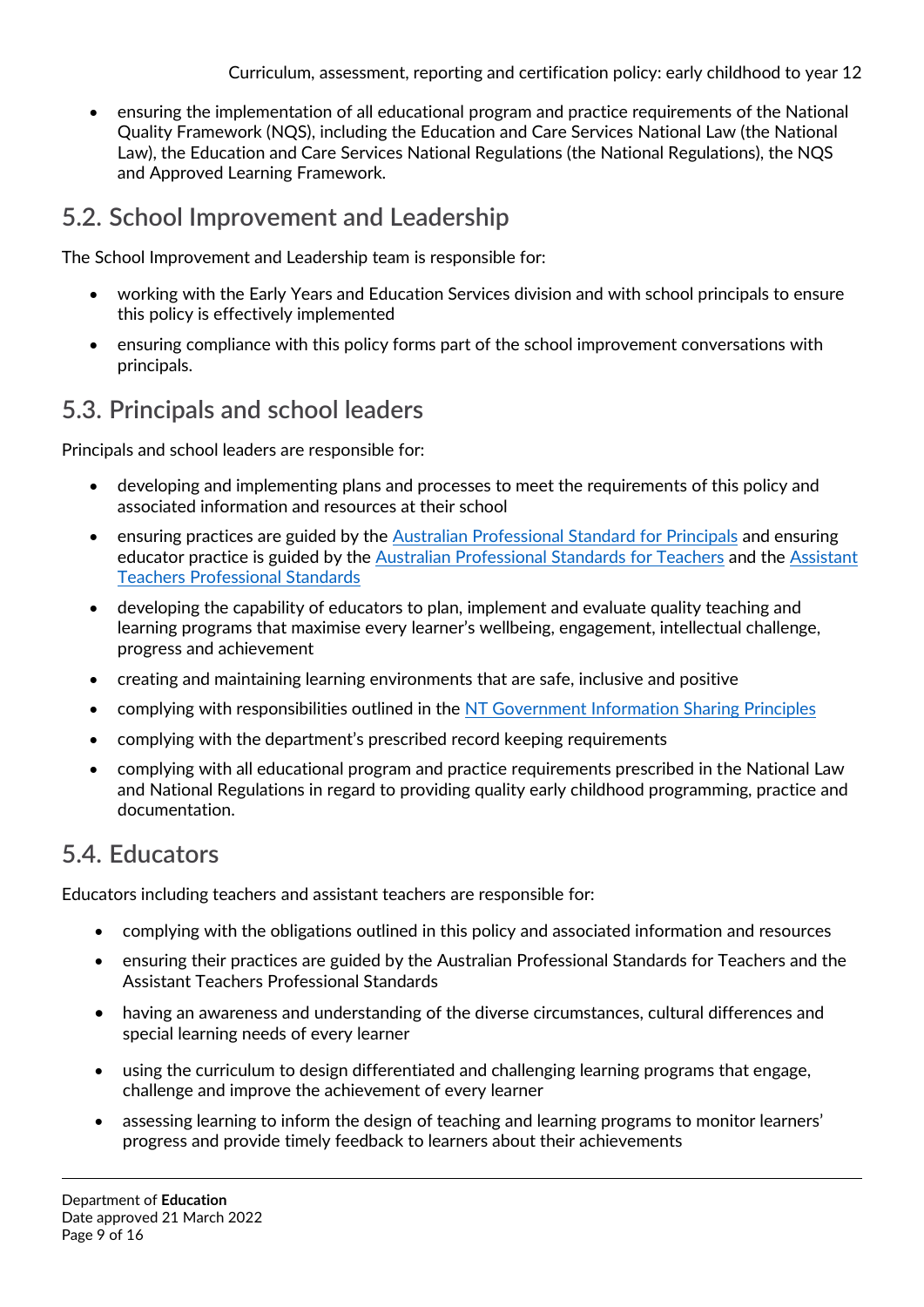- working collaboratively with other educators, learners, families and communities
- creating and maintaining learning environments that are safe, inclusive and positive
- engaging in ongoing professional learning to build capability to plan, implement and evaluate quality teaching and learning programs that maximise every learner's wellbeing, engagement, intellectual challenge, progress and achievement
- complying with responsibilities outlined in the NT Government Information Sharing Principles
- complying with the department's prescribed record keeping requirements
- complying with all educational program and practice requirements prescribed in the National Law and National Regulations in regard to providing quality early childhood programming and practice and ensuring each child's progress is documented against the outcomes of the EYLF.

## <span id="page-9-0"></span>**6. Requirements – Early childhood education and care**

#### <span id="page-9-1"></span>**6.1. Curriculum**

Educators working in a regulated early childhood education and care program must plan, teach, assess and document children's progress against the developmental outcomes of the EYLF and in accordance with the NQS.

The NT Preschool Curriculum provides preschool educators supplementary guidance and information to guide teaching practices.

Educators delivering Families as First Teachers (FaFT) programs including Stay Play Learn are required to use 3*a* evidence-based teaching strategies to guide and inform their program. 3*a* is aligned to the principles and practices of the EYLF and the NQS through its emphasis on the importance of relationships, responsiveness, extending children through individualised, intentional and planned teaching and promoting learning through play.

Regulation 75 of the National Regulations requires all programs in scope of the National Law, including preschools, to display information about the content and operation of the educational program. Educators must also ensure this information is accessible to families of children attending the program, including information about children's participation in the program.

#### <span id="page-9-2"></span>**6.2. Assessment**

Assessment practices in regulated early childhood education and care programs, including preschools, are informed by the principles, practices and outcomes of the EYLF. The NT Preschool Curriculum provides educators with supplementary guidance to the EYLF and may assist with monitoring children's literacy and numeracy development.

Under Regulation 74 (1) of the National Regulations, it is a requirement that educators employed in a regulated program must document assessments of each child's developmental needs, interests, experiences, participation and progress against the outcomes of the educational program.

In remote and very remote FaFT programs including Stay Play Learn, ASQ-TRAK developmental screening is used as an early intervention tool to support parents with their children's development. Screening occurs at 2 months, 6 months, 12 months, 18 months, 24 months, 36 months and 48 months of age.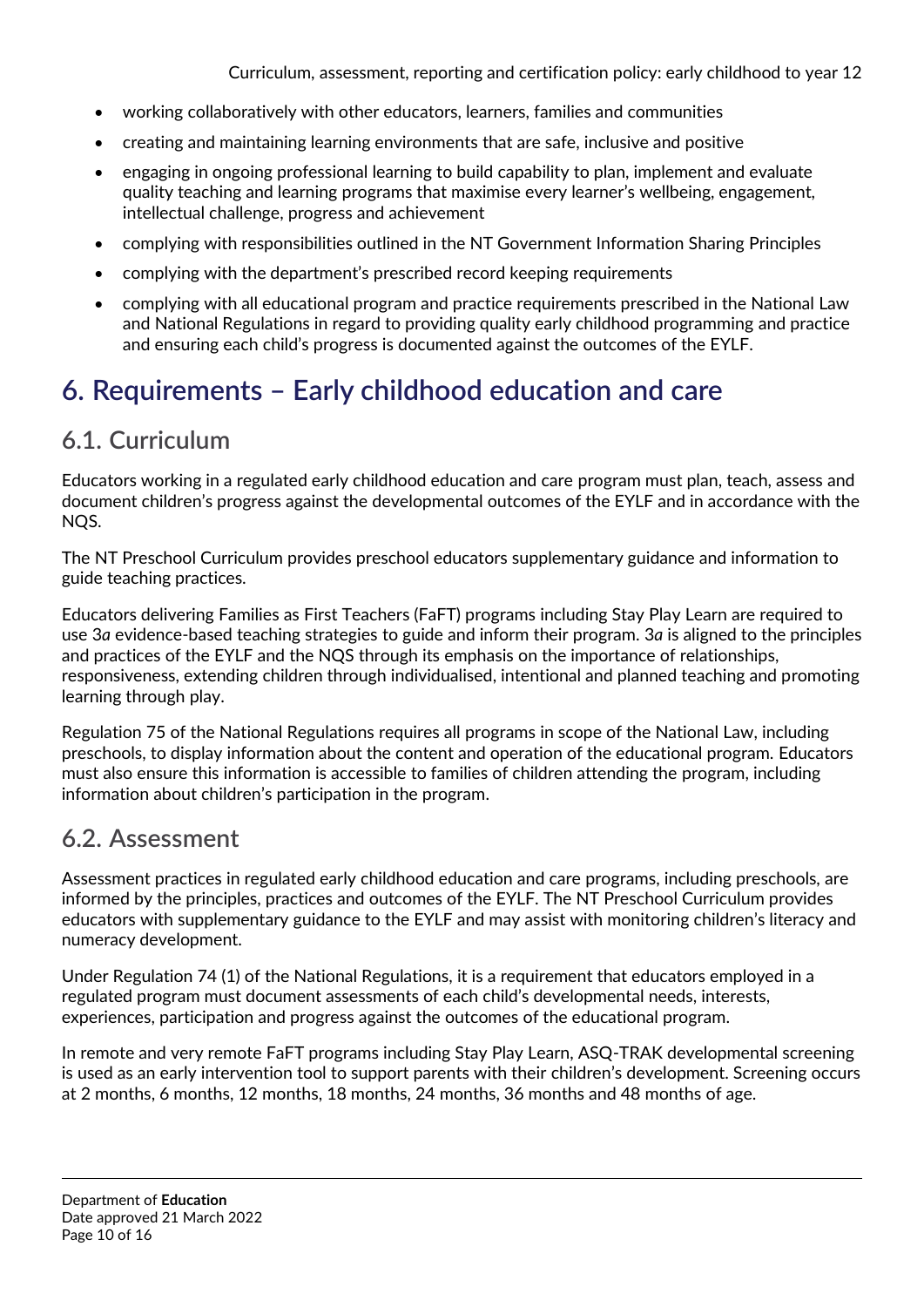ASQ-TRAK is based on 7 questionnaires from the Ages and Stages Questionnaires®, 3rd edition – the ASQ-3™ and was adapted to create a more culturally appropriate version of the tool for Aboriginal children.

## <span id="page-10-0"></span>**6.3. Reporting**

Regulated early childhood education and care programs, including preschools must:

- display information about the program in a place that is accessible to parents
- make available a copy of the educational program upon request by an authorised officer of the department
- upon request, provide parents with a copy of the educational program as it relates to their children, information about their children's participation and any documents related to the assessment and evaluation of their children.

Educators in department led FaFT and preschool programs are required to complete an early childhood transitioning statement for each child at the completion of the learning year to transfer knowledge about each child.

# <span id="page-10-1"></span>**7. Requirements – transition to year 10**

## <span id="page-10-2"></span>**7.1. Curriculum**

Educators in the preschool and transition years will reflect the intent of the EYLF in planning and programming. Transition teachers will use the EYLF in conjunction with the Australian Curriculum and will use a range and balance of effective, age appropriate educational experiences to cater for learners.

Educators working in primary and secondary education settings must use all 3 dimensions of the Australian Curriculum; the learning areas, general capabilities and cross-curriculum priorities, for planning and teaching. Learners must be given the opportunity to engage with and achieve in all 8 learning areas of the Australian Curriculum at relevant year levels.

School leaders must provide adequate curriculum instruction time to meet the twice-yearly reporting requirements for each learning area of the Australian Curriculum.

Educators must document their selection and sequencing of learning experiences and assessment tasks in a Learning and Assessment Plan. These records reflect the requirements of the curriculum and the diversity of learners' learning needs in their classes.

Social and emotional learning and respectful relationships is part of the curriculum through the stages of schooling from transition to year 12. KS:CPC and NT SEL resources are available to support delivery to children and learners from age 3 to year 12.

The NTBOS year 10 subject outlines provide resources on teaching the mandated year 10 Australian Curriculum, and on transitioning learners to the NTCET assessment requirements in preparation for years 11 to 12.

In addition to the Australian Curriculum, schools can begin teaching NTCET subjects in year 10, in particular the NTCET Stage 1 Personal Learning Plan.

Religious instruction is not part of the mandatory curriculum for NT Government schools. Parents may request, in writing, the Chief Executive permit religious instruction be given to their children.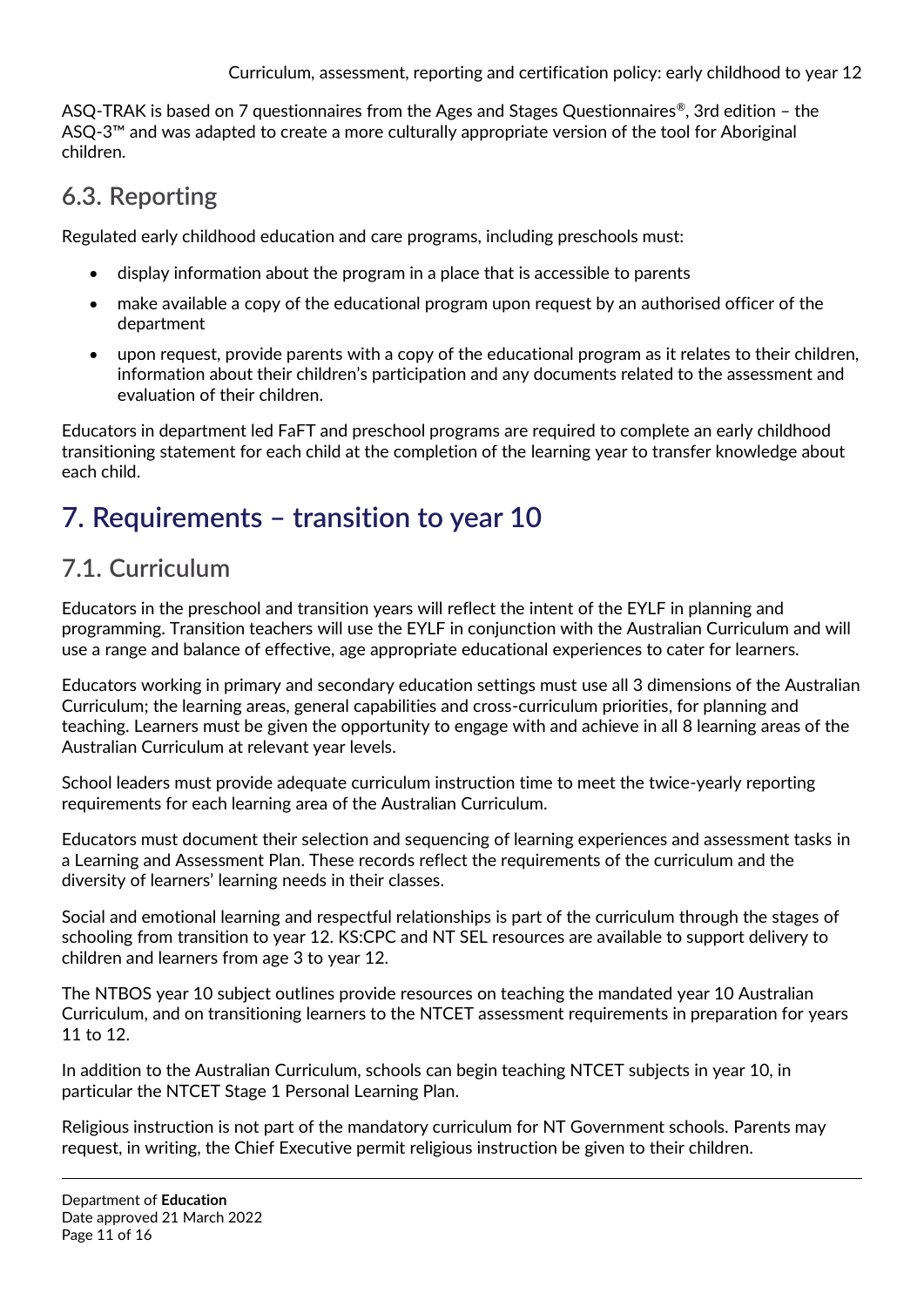## <span id="page-11-0"></span>**7.2. Assessment**

Educators must assess and report on learners' progress and achievement using a range and balance of evidence collected against the Australian Curriculum achievement standards.

Educators must use collaborative practices throughout the Quality Assurance Cycle to ensure appropriate differentiated assessment methods and integrity and validity of judgements about learners' achievement.

Educators will administer prescribed national assessments within the National Assessment Program and provide relevant reports to parents of participating learners.

Educators will administer FELA NT tests annually for all transition learners. Educators can also use FELA NT for those learners unable to access PAT Reading Test 1.

Educators will administer PAT Reading and Mathematics annually for all learners in years 1 to 10.

Educators will assess and monitor the SAE proficiency of all EAL/D learners from transition to year 12 using the NT EAL/D Learning Progressions.

## <span id="page-11-1"></span>**7.3. Reporting**

Schools must provide a written report to parents for each learner. The report must be:

- readily understandable to parents for each learner at the school
- provided at least twice a year
- an accurate and objective assessment of the learner's progress and achievement, including an assessment of the learner's achievement:
	- against the Australian Curriculum Achievement Standards
	- relative to the performance of the learner's peer group
	- reported as A, B, C, D or E, or on an equivalent 5-point scale for each subject studied, clearly defined against specific learning standards.

There is no requirement for schools to assign A–E grades or word equivalents for reporting on learners in the transition year or for learners that have an EAP, if agreed to by parents.

Additionally, schools are required to report to parents of EAL/D learners twice a year using the ACARA EAL/D phases.

Schools delivering the ILC program using the NTILC curriculum must report to parents using A-E grades through the ILC reporting area built into the Student Achievement Information System and ensure the program pathway and language are included.

Educators must complete detailed transitioning statements and information for each learner to transfer knowledge about the learner to the next educator.

## <span id="page-11-2"></span>**8. Requirements – years 11 and 12**

## <span id="page-11-3"></span>**8.1. Curriculum**

The NTCET is a nationally and internationally recognised senior secondary qualification that prepares learners for employment and further education and training. Learners studying towards the NTCET study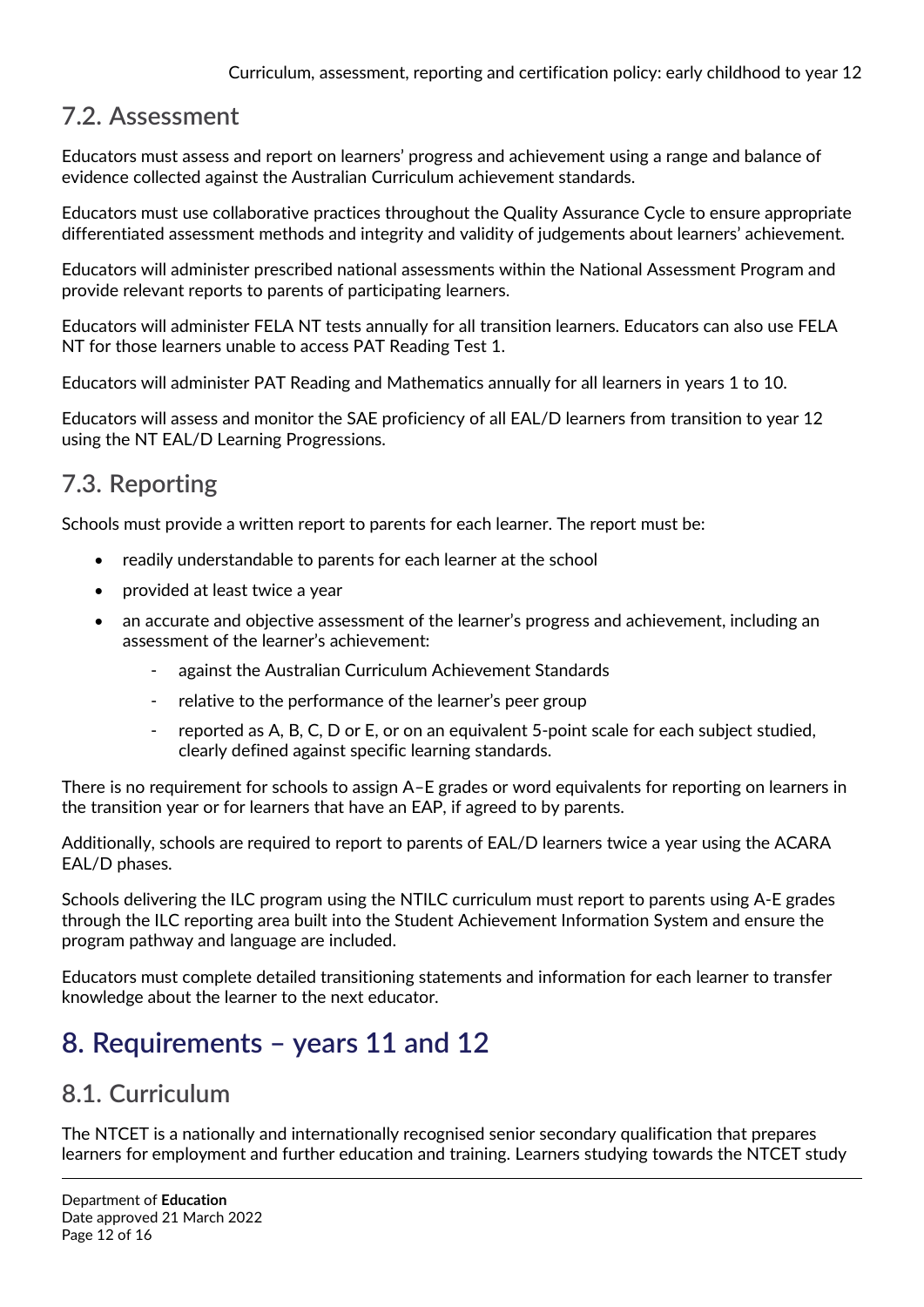South Australian Certificate of Education (SACE) subjects and other learning that is recognised by the SACE Board of South Australia. Educators must adhere to SACE policies, procedures and guidelines relating to subjects and courses.

Sufficient teaching and learning time must be allocated in all subjects so that learners can successfully meet the requirements of the NTCET. This includes a minimum of 60 hours for teaching and learning for semester length subjects and 120 hours for year-long subjects.

Educators must document their selection and sequencing of learning experiences and assessment tasks in a Learning and Assessment Plan for each subject being offered at senior secondary schools. These records reflect the requirements of the curriculum and the diversity of learners' learning needs in their classes.

Educators must design and teach modified subjects that cater for the learning needs of individual learners with significant impairment in intellectual functioning and or adaptive behaviours associated with their disability.

Social and emotional learning and respectful relationships is part of the curriculum through the stages of schooling from transition to year 12. KS:CPC and NT SEL resources are available to support delivery to children and learners from age 3 to year 12.

Religious instruction is not part of the mandatory curriculum for NT Government schools. Parents may request, in writing, the Chief Executive permit religious instruction be given to their children.

#### <span id="page-12-0"></span>**8.2. Assessment**

Educators must assess learners' progress using the requirements of the subject specific SACE Subject Outline.

The Quality Assurance Cycle is an integral part of maintaining the integrity and validity of NTCET assessments and certification. The Stage 1 Personal Learning Plan, English and Mathematics subjects are systemically moderated by the department. All Stage 2 subjects are moderated by the SACE Board. Stage 1 and 2 modified subjects are reviewed by the department.

Educators will assess and monitor on the SAE proficiency of all EAL/D learners from transition to year 12 using the NT EAL/D Learning Progressions.

## <span id="page-12-1"></span>**8.3. Reporting**

Educators must report on learners' progress and achievement using a range and balance of evidence collected against the NTCET subject specific performance standards or approved curriculum.

In Stage 1 subjects, learners must be graded A-E and in Stage 2 subjects, learners must be graded from A+ to E-. Senior secondary schools must follow SACE policies, procedures and guidelines relating to assessment and moderation.

Learners undertaking NTCET modified subjects are graded as completed or not completed with evidence against personal learning goals and capabilities.

Progress and achievement of senior secondary learners must be reported in writing to learners and their parents a minimum of twice per year. A Record of Achievement is available to learners via Students Online. Learners who have successfully completed all requirements of the NTCET will be provided with the certificate and a hard copy of their Record of Achievement. Learners also receive a Tertiary Entrance Statement if appropriate.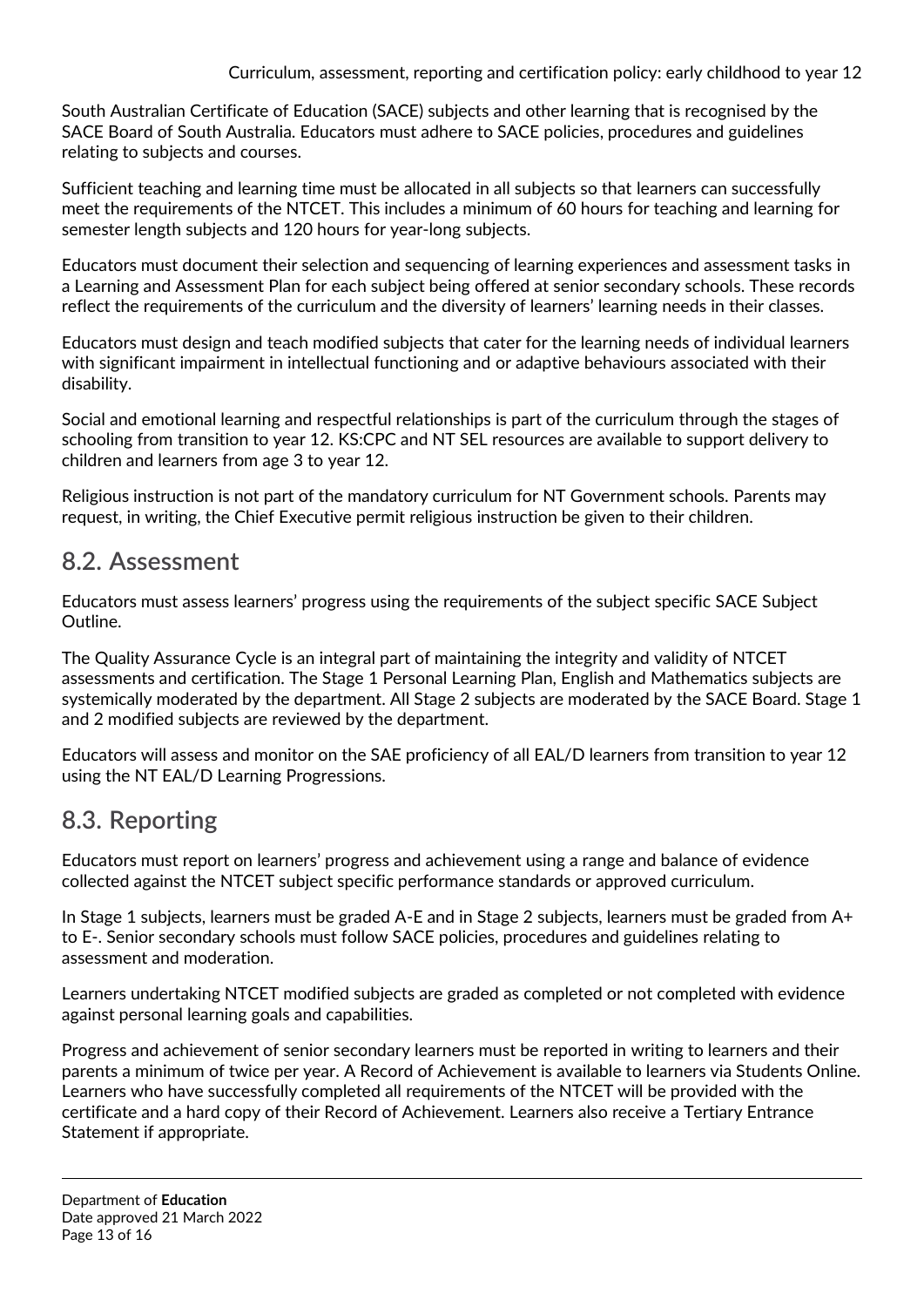Additionally, schools are required to report to parents of EAL/D learners twice a year using ACARA EAL/D phases.

Educators must complete detailed transitioning statements and information for each learner to transfer knowledge about the learner to the next educator.

## <span id="page-13-0"></span>**8.4. Certification**

Completion of the NTCET represents a pattern of study usually undertaken in 2 stages, Stage 1 – usually year 11 and Stage 2 – usually year 12.

Learners must complete 200 credits of study to obtain their NTCET. Subjects may be 10 credits – equivalent to one semester of study, or 20 credits – equivalent to 2 semesters of study.

There are a number of compulsory elements required to satisfactorily complete the NTCET. Learners must achieve an A, B or C grade in all of these. The compulsory elements are:

- Personal Learning Plan (PLP) –10 credits, usually undertaken in year 10
- Literacy 20 credits
- Numeracy 10 credits
- Stage 2 subjects 60 credits.

Learners must also achieve an A, B or C grade in at least 140 credits.

VET can contribute to the NTCET at Stage 1 and Stage 2 but does not contribute to the PLP, Literacy or Numeracy compulsory elements.

Formal and informal learning undertaken outside of school can also be recognised, such as the Duke of Ed – Northern Territory, and Australian Music Examination Board music examinations.

Senior secondary schools must follow SACE policies, procedures and guidelines relating to certification.

The Northern Territory Board of Studies awards the NTCET to learners who successfully complete the requirements of the certificate.

# <span id="page-13-1"></span>**9. Requirements – Vocational education and training**

## <span id="page-13-2"></span>**9.1. Curriculum**

Australian secondary school age learners, year 9 to year 12 can undertake a VET program at school. VETDSS enables learners to acquire workplace skills and knowledge through nationally recognised training while still at school.

Participation in VETDSS gives learners an opportunity to gain nationally recognised VET qualifications. The qualifications may provide credits towards their NTCET.

Learners can also begin part-time school-based apprenticeships and traineeships while in secondary school.

VETDSS must be delivered by RTOs who are registered with the Australian Skills Quality Authority and are compliant with the National Standards for Registered Training Organisations 2015.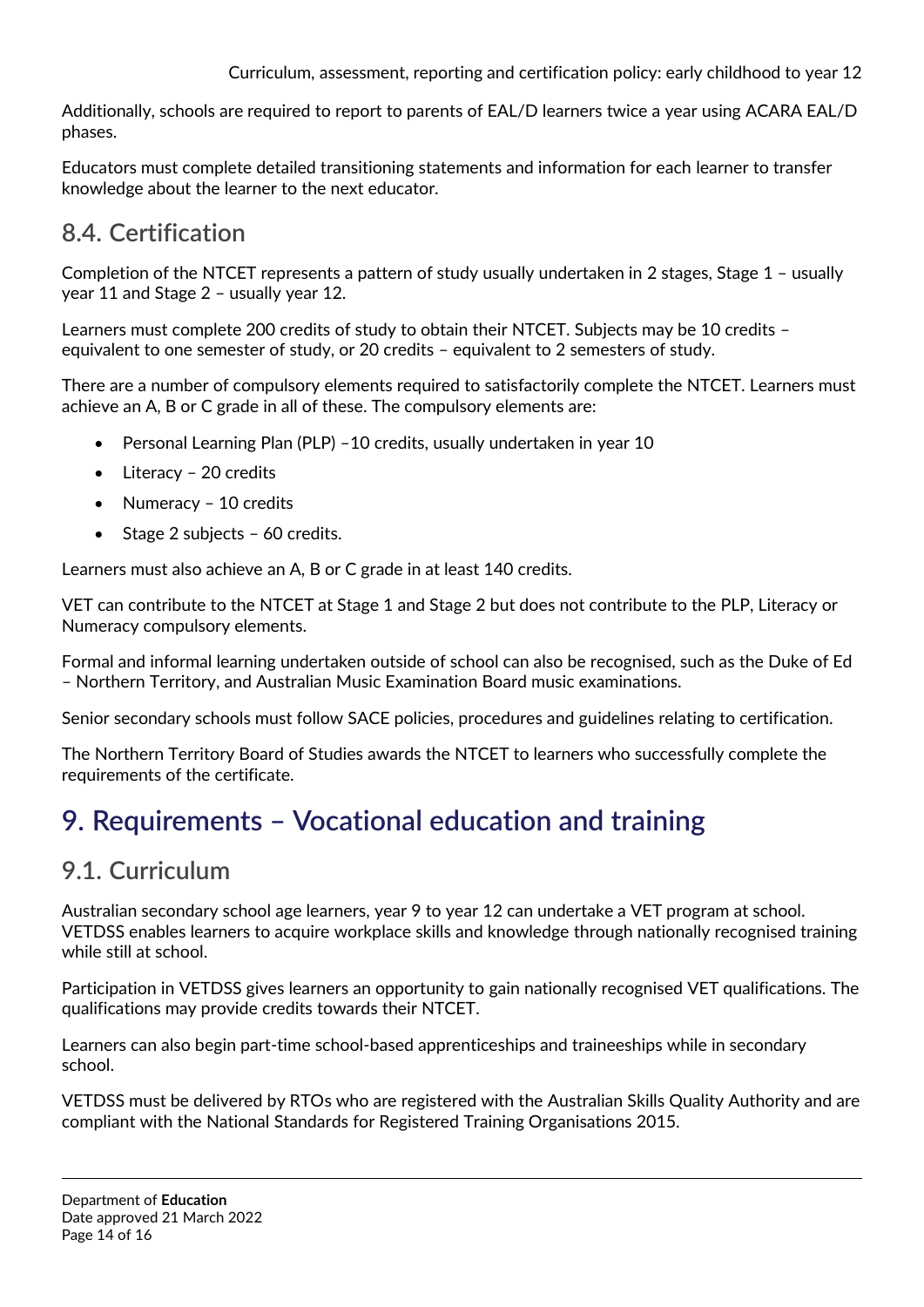Table 1 below describes secondary school age requirements for VET against AQF levels. Learners outside the minimum age requirements will need to seek permission from the principal and the department's Director for Training and Careers and each circumstance will be assessed individually. Learners in year 11 enrolling in a Certificate III must obtain formal permission from the principal and the Director for Training and Careers.

| <b>Year Level</b> | <b>AQF Level I</b> | <b>AQF Level II</b> | <b>AQF Level III</b> | Minimum Age |
|-------------------|--------------------|---------------------|----------------------|-------------|
| Year 9            | Certificate I      | Not eligible        | Not eligible         | 14          |
| Year 10           | Certificate I      | Certificate II      | Not eligible         | 15          |
| Year 11           | Certificate I      | Certificate II      | Certificate III      | 16          |
| Year 12           | Certificate I      | Certificate II      | Certificate III      | 17          |

Table 1: Secondary school age requirements for VET

#### <span id="page-14-0"></span>**9.2. Assessment**

Learners are assessed as competent or not yet competent against the nationally agreed standards required to perform effectively in the workplace and are awarded a full or partial VET qualification issued by an RTO. Only units of competency that receive a result of competent can contribute to the NTCET.

## <span id="page-14-1"></span>**9.3. Reporting**

RTOs are required to provide learners with:

 a Certificate of Completion within 30 days of a learner being assessed as competent in the qualification in which they are enrolled, along with a Record of Results or Transcript

or

 a statement of attainment to certify the completion of one or more units of competency from a VET qualification or the completion of an accredited short course.

Learners are not eligible to receive a certificate of completion or statement of attainment unless a USI number is provided to RTOs, or an exemption has been granted. The USI will give learners access to an online record of their nationally recognised training in the form of a USI Transcript.

Schools are responsible for uploading VET results into Schools Online to ensure contribution to the NTCET.

## <span id="page-14-2"></span>**9.4. Certification**

Up to 160 of the 200 credits of the NTCET can be gained using VET through recognition arrangements. Learners can use completed or partially completed qualifications that are listed on the [Australian](https://www.myskills.gov.au/)  [Government myskills website.](https://www.myskills.gov.au/)

NTCET credits are granted in the following way: for every 70 nominal hours of successfully completed units of competency towards a qualification, 10 credits are granted. Similarly, for every 35 hours, 5 credits are granted.

Learners can use a maximum of 2 qualifications at Certificate I level to gain credits towards the completion of the NTCET. There is no limit to the number of qualifications at Certificate II level or higher that learners can use to gain credits towards the completion of the NTCET.